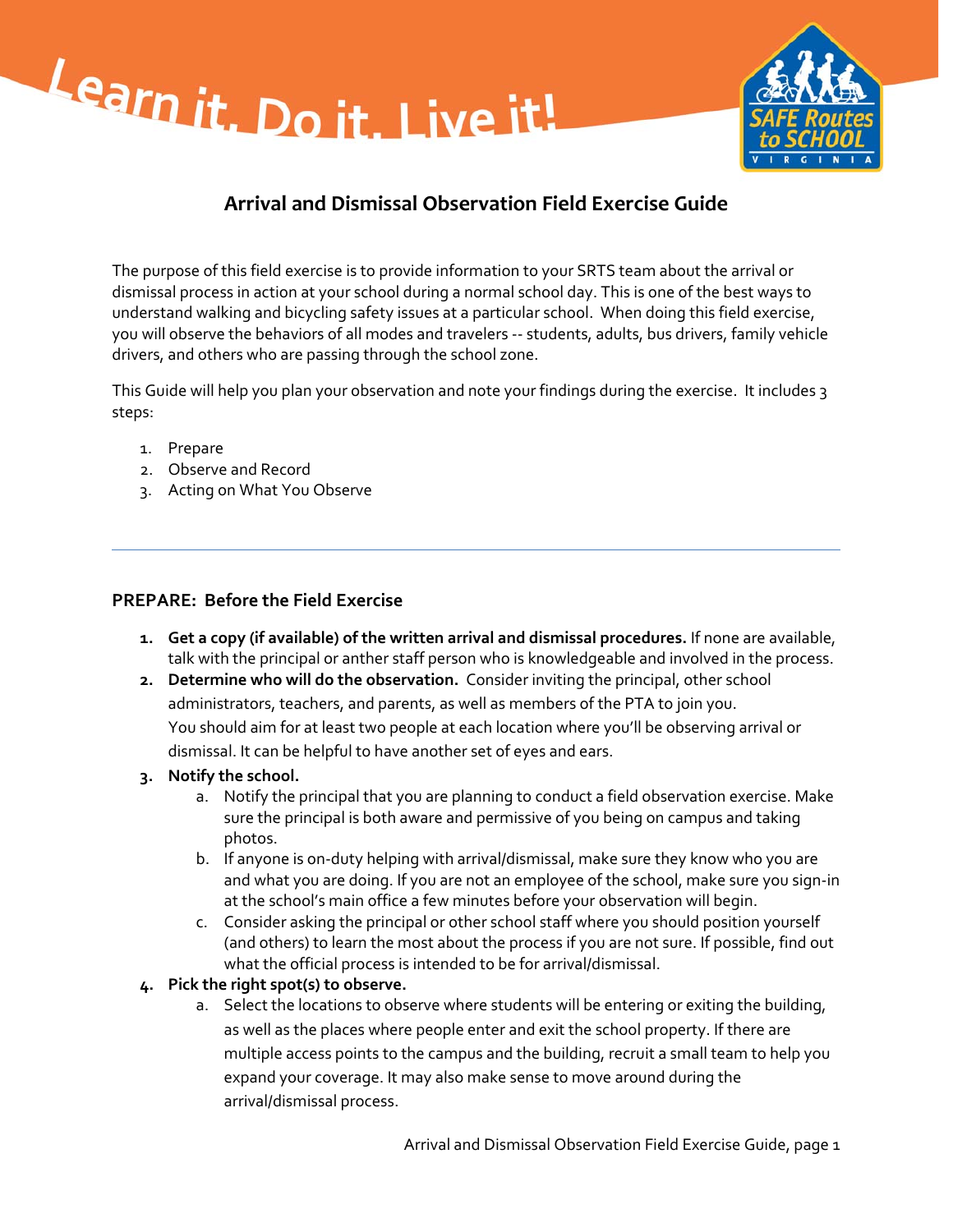



- b. Are there locations on campus where you know there might be conflicts between pedestrians, bicyclists, vehicles? (Potential conflict areas are those places where the paths of two modes cross each other's path.) What is your plan for observing how modes s interact wit h one anothe er at that loca ation?
- c. If there are bike racks at your school, position one group of observers so that they can see th e racks.

#### **ring the righ ht equipment t**

- a. Camer ra
- b. Pens, clipboard, safety/reflective vest
- c. This ti psheet and a ccompanying g Worksheet for recording g comments
- d. Map of the school campus: this is optional, but it can help you record behaviors that you see in a more pin‐p pointed way

## **VE AND REC CORD**

tion Notes: Use the worksheet at the end of this Guide during the observation. Make sure **ion Notes:** Use the worksheet at the end of this Guide during the observation. Make sure<br>copy for each observer. It may be helpful to review the form as a group first to make sure that is comfortable with filling out each field. Remember to take during the exercise. This will help you just as much as your written notes.

### **ON WHAT YOU OBSERVE**

- Debrief with each other to compare notes and identify common issues.
	- a. Where do your observations match?
	- b. Where does it seem as though people disagree?
	- c. What parts of the arrival/dismissal process were observed by parents, students, staff, etc.?
	- d. What parts of the arrival/dismissal process were ignored by parents, students, staff, etc.?
	- e. What surprised you during the observation?
	- f. What surprised you during the debrief session?

| π<br>Langlan:<br>Briefy dear the the process that you chas real                                                                                               | What precess that you always<br><b>Castled</b><br><b>Contract</b>                                                                             |                                                                                        |
|---------------------------------------------------------------------------------------------------------------------------------------------------------------|-----------------------------------------------------------------------------------------------------------------------------------------------|----------------------------------------------------------------------------------------|
| Any <sup>l</sup> theletts winned at once?<br><b>CRA</b><br>Color.<br>If no describe how students are dominant. What is<br>the oder and what is the retionale? | Where do students enter not the whose<br>campus and the schoolfschling and here is awit-<br>entrance used? (by grate by mode of mount) atto 3 | <b>With products</b><br><b>Mileta Save creative</b><br><b>Bill Std Artmore Lesling</b> |
| RW pointed how many students did you<br>three of a side a dust control as well as<br>thing <sub></sub><br>Where do students park their bikes?                 | Approximately have many vehicles slid you.<br>shares on cargoo!<br>Family vehicles<br>à.<br>How many busin?                                   | throrise of                                                                            |
| When do parents pick up and drop off their children" is this activity separated from<br>autorghizating! One the guess of central up into the street?          |                                                                                                                                               |                                                                                        |
|                                                                                                                                                               |                                                                                                                                               |                                                                                        |
|                                                                                                                                                               |                                                                                                                                               |                                                                                        |
|                                                                                                                                                               |                                                                                                                                               |                                                                                        |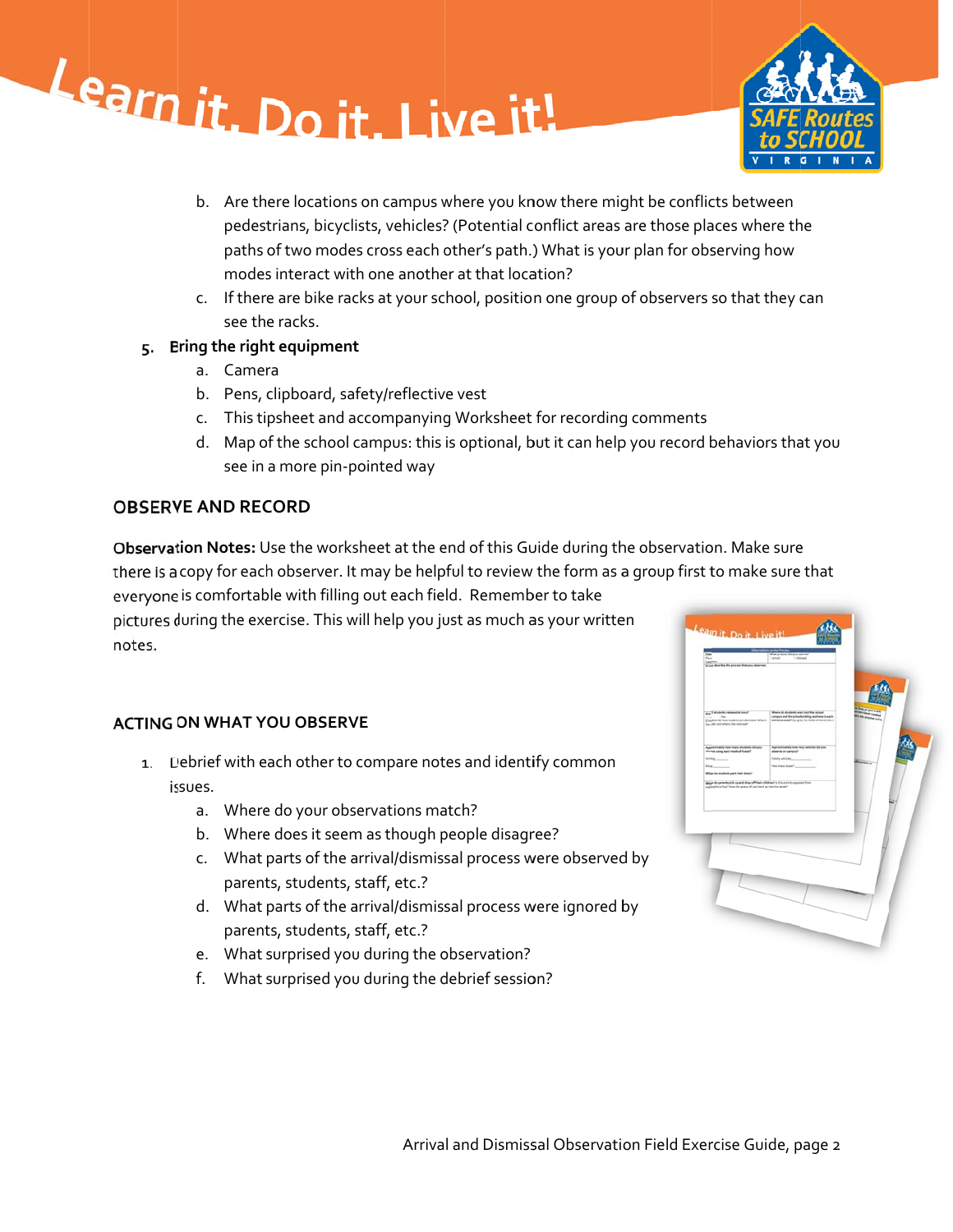



2. Organize the thoughts of the team and jot down a quick list or outline of the challenges, issues, and barriers.

Use the photos and notes to tell the story of your observation. Write out the process that you took and the behavior/conditions you observed and write it out in a few pages (no more than 3).

- a. Think about:
	- i. What worked and should be kept as part of the process?
	- ii. What didn't work and should be addressed with possible changes?
	- iii. Are there other people who need to be involved (PTA, parents, law enforcement, etc.)
	- iv. Use the report as a starting point for identifying possible solutions.
- 3. Share your findings with the school principal, PTA, local transportation or public works staff, school division facilities staff, etc.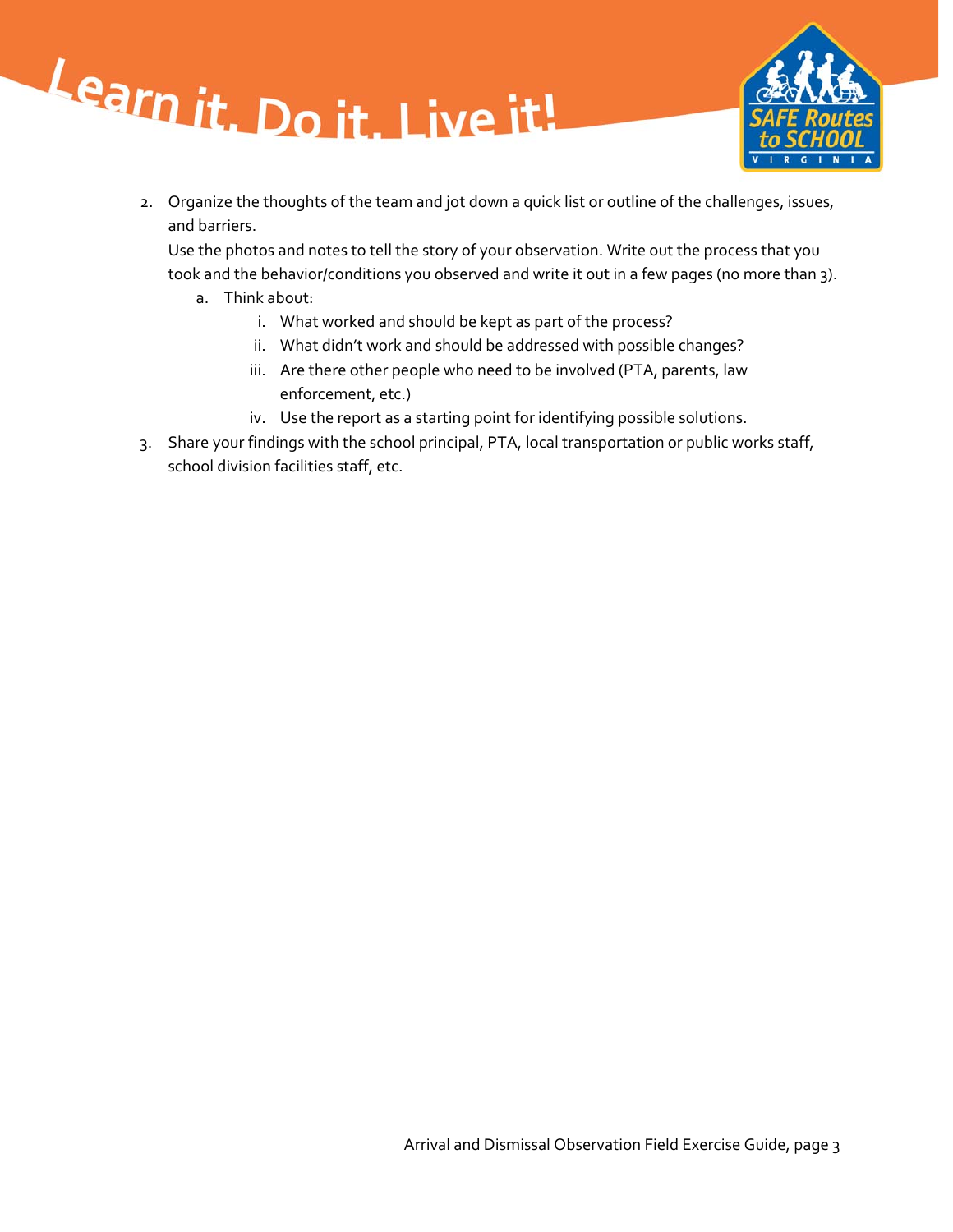



| <b>Observations on the Process</b>                                                    |                                                    |  |  |  |
|---------------------------------------------------------------------------------------|----------------------------------------------------|--|--|--|
| Date:                                                                                 | What process did you observe?                      |  |  |  |
| Time:                                                                                 | $\Box$ dismissal<br>$\square$ arrival              |  |  |  |
| Location:                                                                             |                                                    |  |  |  |
| Briefly describe the process that you observed:                                       |                                                    |  |  |  |
|                                                                                       |                                                    |  |  |  |
|                                                                                       |                                                    |  |  |  |
|                                                                                       |                                                    |  |  |  |
|                                                                                       |                                                    |  |  |  |
|                                                                                       |                                                    |  |  |  |
|                                                                                       |                                                    |  |  |  |
|                                                                                       |                                                    |  |  |  |
|                                                                                       |                                                    |  |  |  |
|                                                                                       |                                                    |  |  |  |
|                                                                                       |                                                    |  |  |  |
|                                                                                       |                                                    |  |  |  |
| Are all students released at once?                                                    | Where do students enter/ exit the school           |  |  |  |
| $\Box$ No<br>$\Box$ Yes                                                               | campus and the school building and how is each     |  |  |  |
| If no, describe how students are dismissed. What is                                   | entrance used? (by grade, by mode of travel, etc.) |  |  |  |
| the order and what is the rationale?                                                  |                                                    |  |  |  |
|                                                                                       |                                                    |  |  |  |
|                                                                                       |                                                    |  |  |  |
|                                                                                       |                                                    |  |  |  |
|                                                                                       |                                                    |  |  |  |
|                                                                                       |                                                    |  |  |  |
| Approximately how many students did you                                               | Approximately how many vehicles did you            |  |  |  |
| observe using each mode of travel?                                                    | observe on campus?                                 |  |  |  |
|                                                                                       |                                                    |  |  |  |
| Walking $\frac{1}{2}$                                                                 |                                                    |  |  |  |
|                                                                                       |                                                    |  |  |  |
| Biking ___________                                                                    | How many buses? _________________                  |  |  |  |
|                                                                                       |                                                    |  |  |  |
| Where do students park their bikes?                                                   |                                                    |  |  |  |
|                                                                                       |                                                    |  |  |  |
|                                                                                       |                                                    |  |  |  |
| Where do parents pick up and drop off their children? Is this activity separated from |                                                    |  |  |  |
| walking/bicycling? Does the queue of cars back up into the street?                    |                                                    |  |  |  |
|                                                                                       |                                                    |  |  |  |
|                                                                                       |                                                    |  |  |  |
|                                                                                       |                                                    |  |  |  |
|                                                                                       |                                                    |  |  |  |
|                                                                                       |                                                    |  |  |  |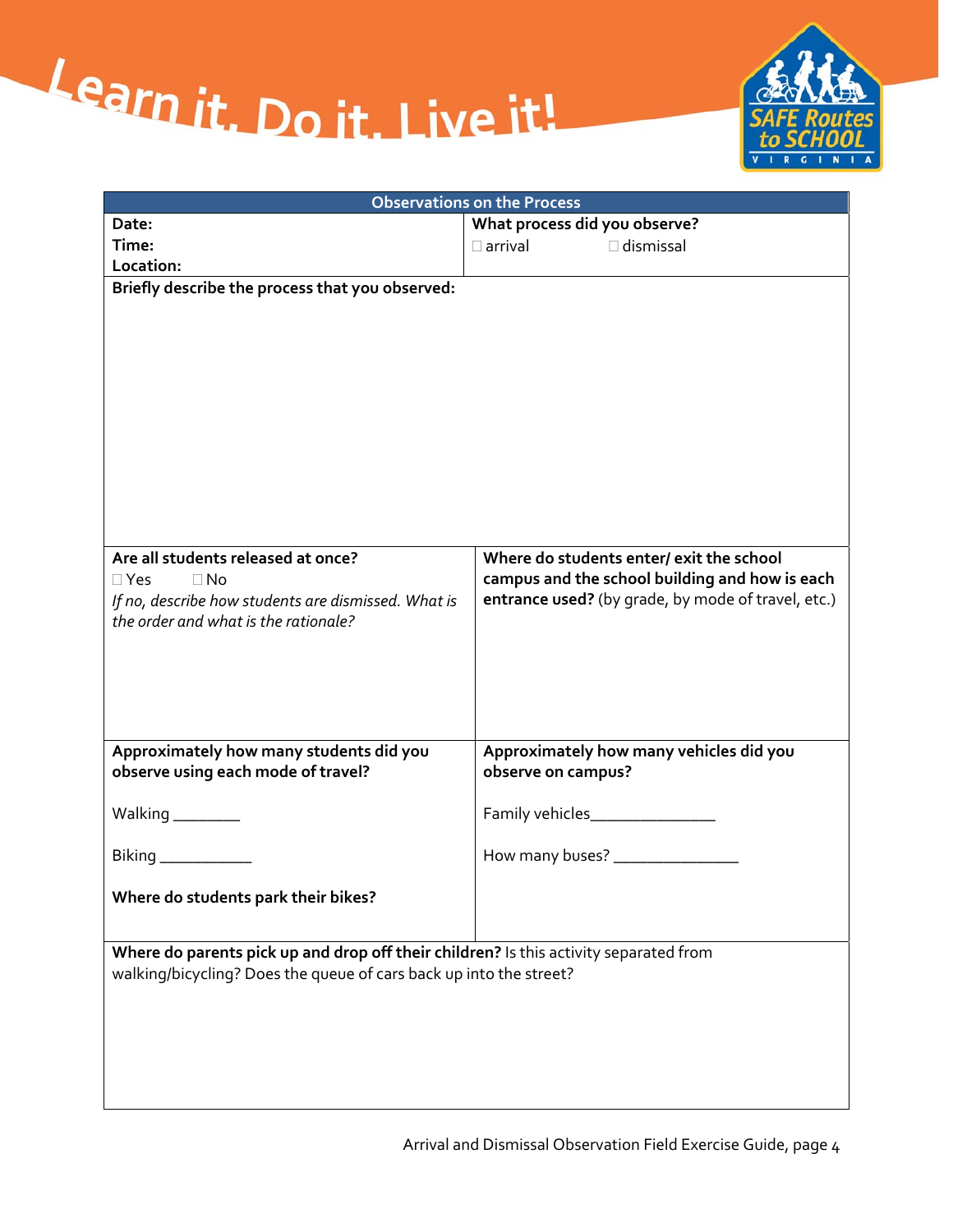



| <b>On-campus behavior</b>                                                                                                                         |                                                                                            |  |  |
|---------------------------------------------------------------------------------------------------------------------------------------------------|--------------------------------------------------------------------------------------------|--|--|
| Do motorists yield to pedestrians?                                                                                                                | Do motorists observe rules of the road?                                                    |  |  |
| $\Box$ No<br>$\Box$ Yes                                                                                                                           | $\Box$ Yes<br>$\Box$ No                                                                    |  |  |
| Notes:                                                                                                                                            | Do they observe parking restrictions?<br>$\Box$ Yes<br>$\Box$ No<br>Notes:                 |  |  |
| Are students walking where it is safe?                                                                                                            | Are students crossing where they are supposed                                              |  |  |
| $\Box$ Yes<br>$\Box$ No                                                                                                                           | to?                                                                                        |  |  |
|                                                                                                                                                   | $\Box$ Yes $\Box$ No                                                                       |  |  |
| Are students walking in a way that is safe and<br>alert? i.e. not horsing around or running between<br>cars?<br>$\Box$ No<br>$\Box$ Yes<br>Notes: | Are they crossing in a way that's safe?<br>$\square$ Yes<br>$\Box$ No<br>Notes:            |  |  |
|                                                                                                                                                   |                                                                                            |  |  |
| Are bicyclists observing rules of the road?                                                                                                       | Are students behaving safely around buses?<br>$\Box$ Yes<br>$\Box$ No                      |  |  |
| Are bicyclists wearing helmets?                                                                                                                   |                                                                                            |  |  |
| Yes (count)____________                                                                                                                           | Are bus drivers aware of students walking on                                               |  |  |
|                                                                                                                                                   | campus?                                                                                    |  |  |
| No (count)____________                                                                                                                            | $\square$ Yes<br>$\Box$ No                                                                 |  |  |
| Notes:                                                                                                                                            | Notes:                                                                                     |  |  |
| How are students matched with family vehicles?                                                                                                    | Did you observe any unsafe behaviors among<br>students in family vehicles/parents/drivers? |  |  |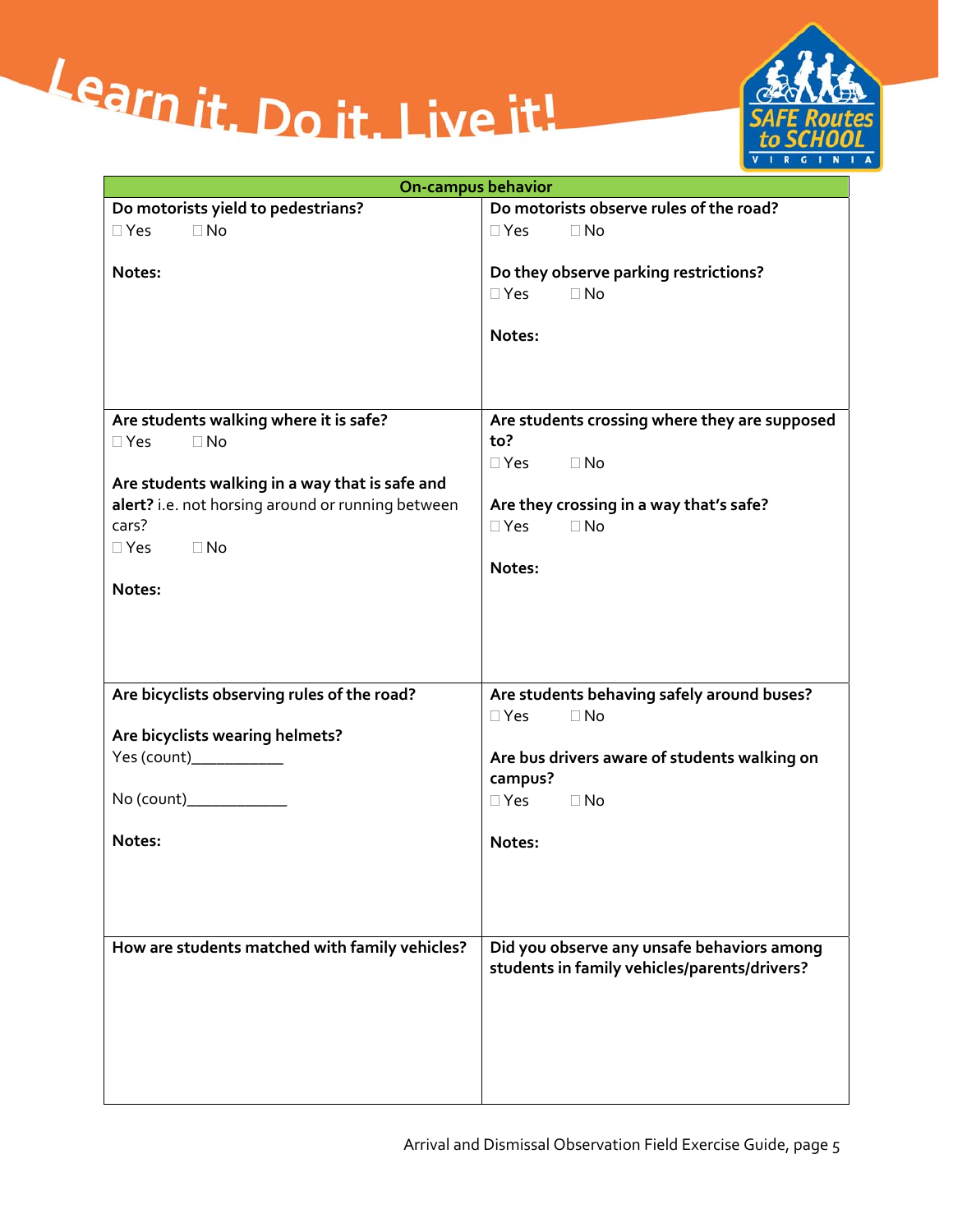



| <b>Safety Issues and Concerns</b>                                                                                     |                                                       |  |  |
|-----------------------------------------------------------------------------------------------------------------------|-------------------------------------------------------|--|--|
| Do students and/or parents use their own arrival                                                                      | Did you observe any desire lines or goat trails       |  |  |
| or dismissal rules that create a safety concern?                                                                      | that indicate where pedestrians have created          |  |  |
|                                                                                                                       | their own pathways? Did you see anyone using<br>them? |  |  |
|                                                                                                                       |                                                       |  |  |
|                                                                                                                       |                                                       |  |  |
|                                                                                                                       |                                                       |  |  |
|                                                                                                                       |                                                       |  |  |
|                                                                                                                       |                                                       |  |  |
|                                                                                                                       |                                                       |  |  |
|                                                                                                                       |                                                       |  |  |
|                                                                                                                       |                                                       |  |  |
| Are there any visible obstructions that make it difficult for drivers to see pedestrians/bicyclists or<br>vice versa? |                                                       |  |  |
|                                                                                                                       |                                                       |  |  |
|                                                                                                                       |                                                       |  |  |
|                                                                                                                       |                                                       |  |  |
|                                                                                                                       |                                                       |  |  |
|                                                                                                                       |                                                       |  |  |

#### **Additional Notes:**

Arrival and Dismissal Observation Field Exercise Guide, page 6